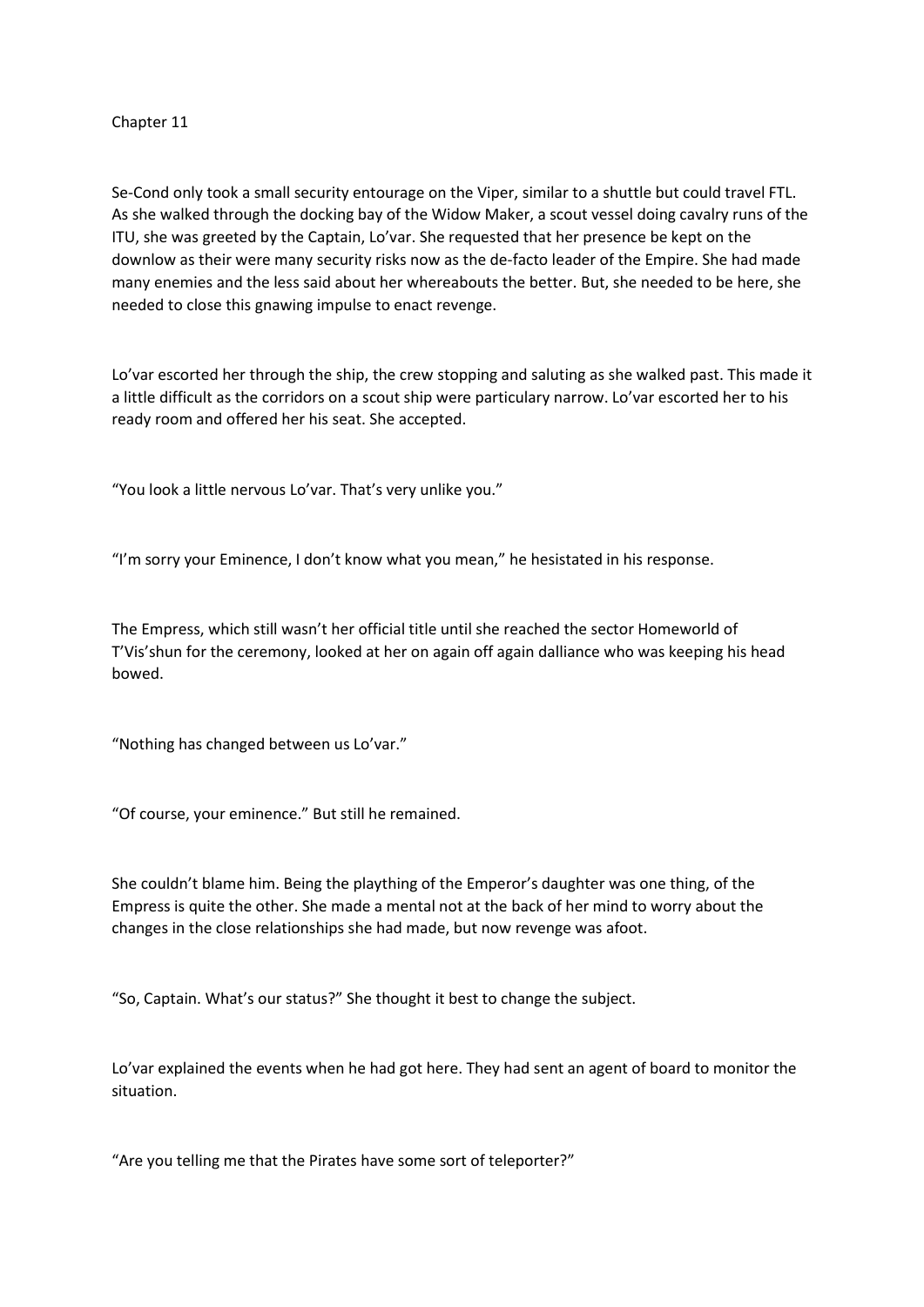"It would appear so," he replied. Our man observed the Commander and her capture disappearing into thin air. His partner didn't seem worried."

 "Interesting!" she pondered. How and where they got it is beyond me, but I've made it a priority to obtain it as soon as possible."

"Negative. That is not our mission here."

"I beg your pardon your emenince."

"Our priority here is the Commander! We can worry about the pirates technology later."

"As you wish." Lo'var looked stunned. The teleporter would be exactly what they needed to have the upper hand to the civil war everyone knew was coming. "There is something else you should be aware of. We aren't the only ones looking for her. They have sent former Captain Billiam Dirk."

She laughed. "The PC must be desperate to have sent that has been to retrieve her."

"But, he is not alone. That man I spoke of, that was on the shuttle with the Commander, is with him."

"The one-night-stand?" she asked. "We'll need to get him too. I want to know his role in the destruction of my family."

"That's the next interesting thing I need to tell you. He's not human. I don't think he's humanoid."

"A shapeshifter, you mean?"

"We don't think so. A couple of witness our guy as 'questioned' noticed him interacting with things in a strange way."

"How strange?"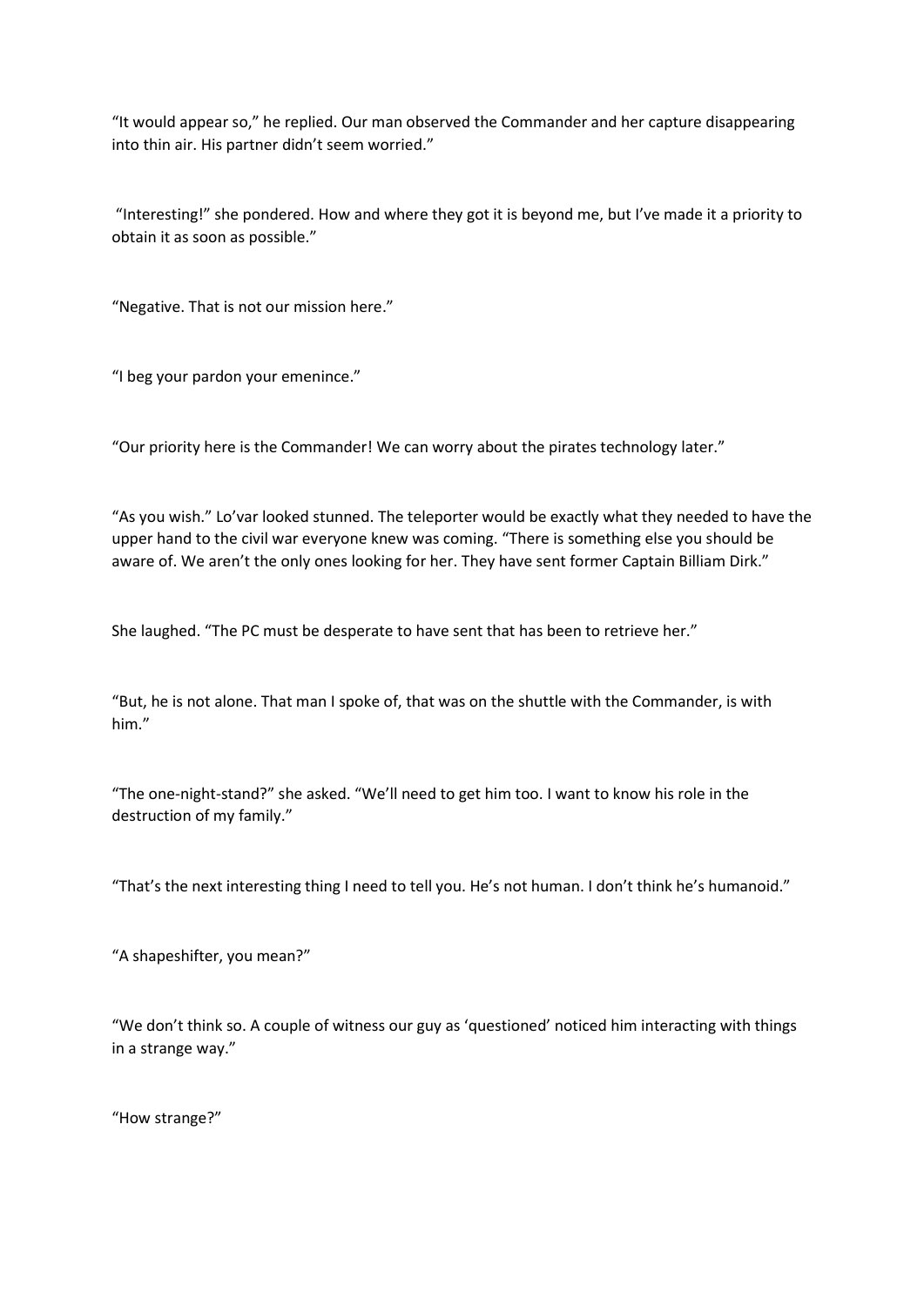"Like he would just place his hands over things and they would work, like computer consoles, locks and what not."

"An android."

"That's what our agent throught at first, however, one person said he merged with the stations floor panelling and then ran off in the direction of the Commander's kidnappers."

"Are things always this weird in this part of the universe, Captain?"

"Everything in the Universe is weird, you eminence. We just know our weirdness."

"That sounded awfully PC of you," she joked.

"I'm sorry, your Eminence." Lo'var stood up straight. He did not read it as a joke.

Another mental note. No more jokes.

"Anyway, have your man determine where all these players are. Our priority is the Commander and her companion, whoever or whatever he is. Then we will proceed."

"That may be a problem. The station has put up a communication blanket. Somehow the station was alerted to an Empire ship in the region, even though we are certain they haven't detected us."

"How can you be certain?"

"They are searching on the far side of the system. And I know for sure we are the only Empire ship in the area."

"So what triggered the alert?"

"Unknown."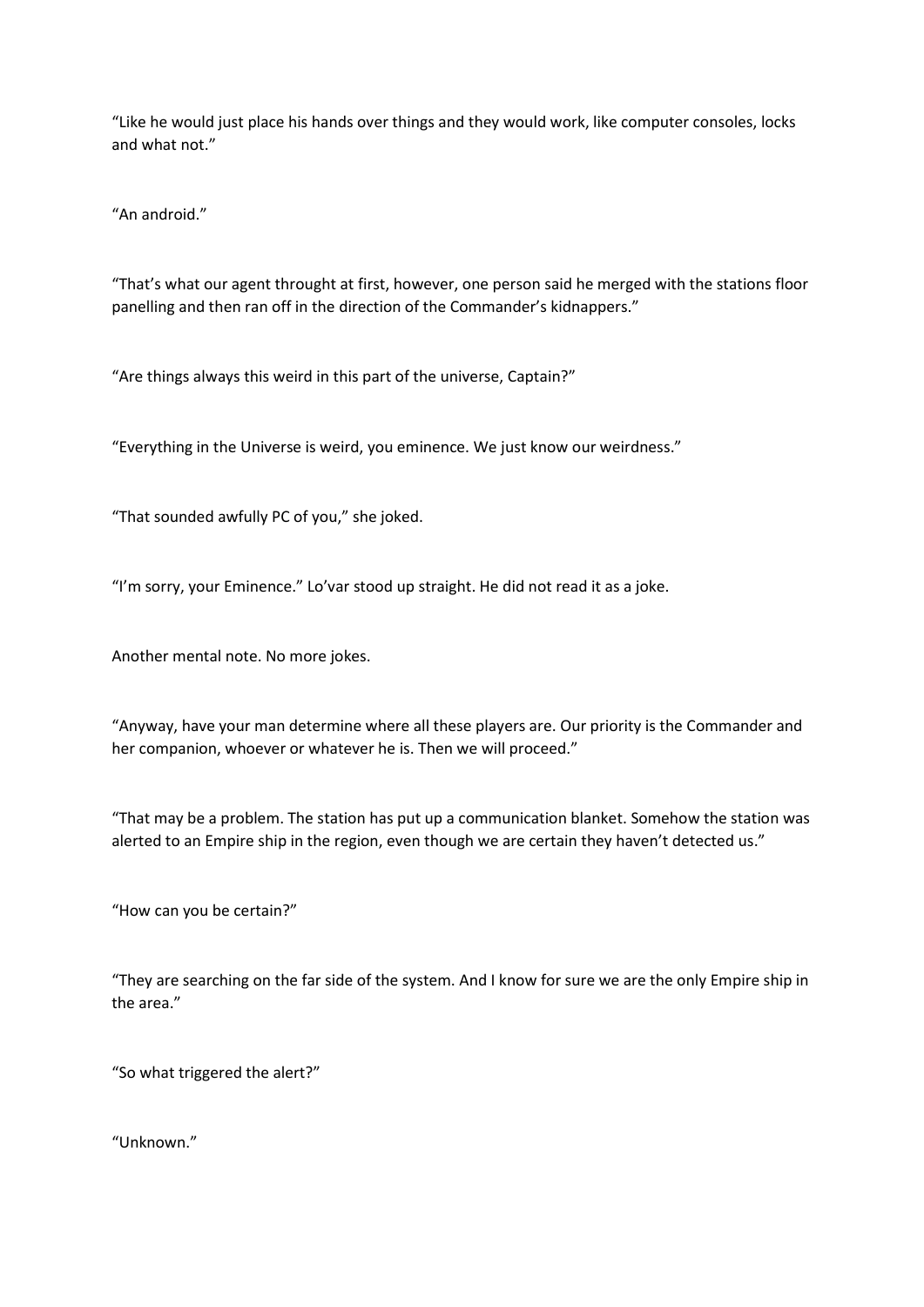This had put a crinkle in her plans. She pondered for a while and weighed her options. Ultimately, it came down to two options. Attack now or abandon the revenge plan together. Her revenge was at arms length and it would be very doubtful she would have another chance at receiving closer, or the closest people of the Empire got. However, with the pirates on alert and only a scout vessel to assist her, it would be an uphill battle. Besides, it would also leave her vulnerable to her enemies, which were increasing in size daily.

"We can't do anything, can we?" she sounded defeated.

"No your eminence," Lo'var confirmed. "If we could restore communications with our agent and coordinate with him, then it would be possible. At the moment, we are powerless."

And there was the word again; powerless. Powerless, a word she had heard for most of her life. As the Emperor's second born child she was given the title Mistress Se-Cond. A reminder of her position in the family, always second, never first. That's why she had join the ranks of the military and rose through the ranks on her own merit. She knew that her reputation as the Empress's daughter had sway, but she had proven herself in battle more than once and showed that she was a capable warrior, second to no one.

"I'll go and get her."

"I beg your pardon, your eminence?"

"I'm not going to put you or this crew in danger."

"I don't think I can let you do that, Connie. You're the Empress for goodness sake. To be honest I don't think you should be here.

"It's Connie now, Vary," she pointed out. "I thought we were only doing titles."

"Your eminence. I would be remise in my duties as a member of your military to allow the leader of the Empire to go on a potential suicide mission, especially so soon after…"

"After the death of my father, my brother?"

"This is what it's all about. The Empire needs to see justice served by their Empress."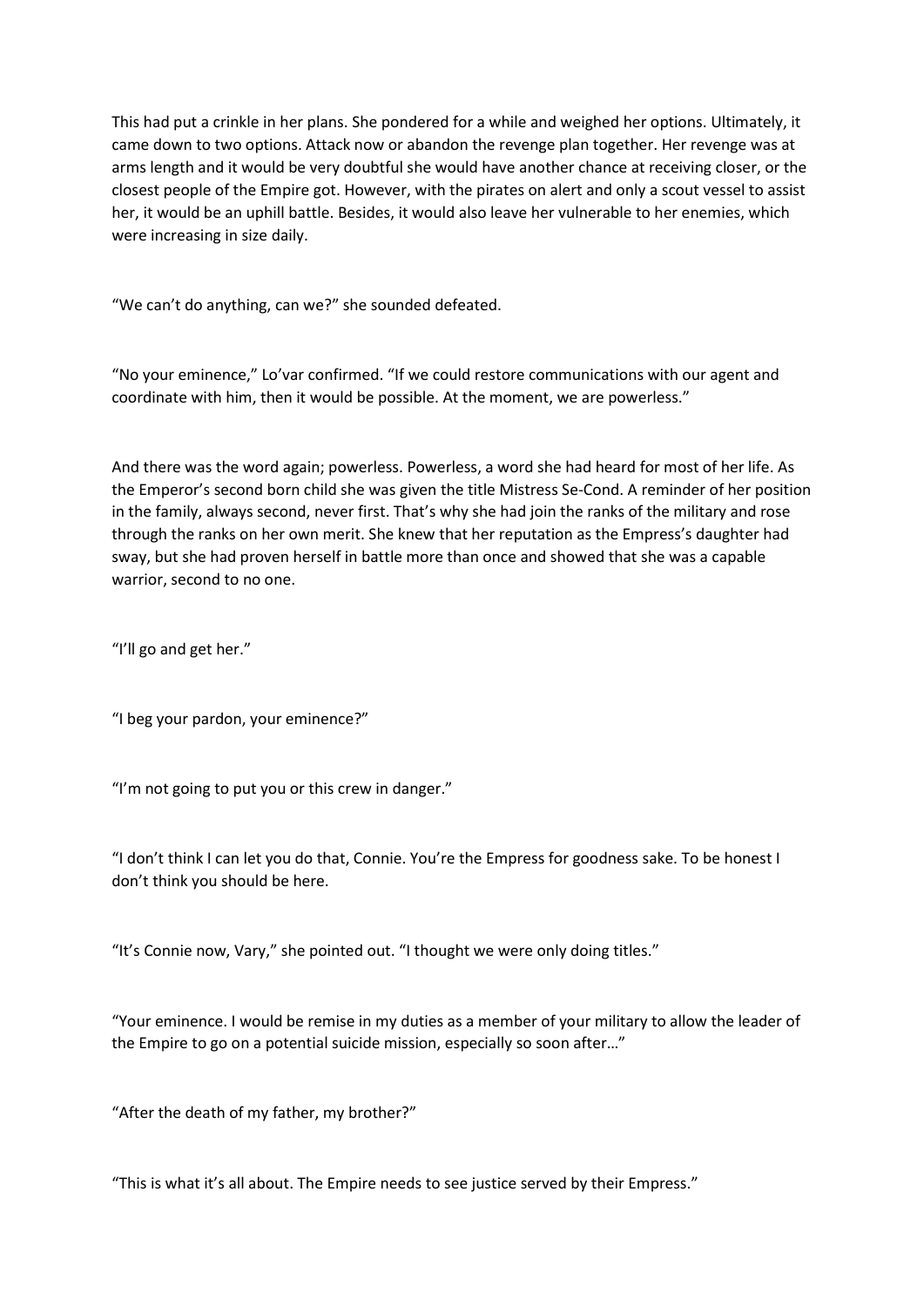"To be completely honest, the Empire needs their leader. That's you."

"I know who I am Captain. I don't need you to remind me of my position. It's my decision. You can either support it, or your dismissed." Her tone had changed dramatically. This was no longer a conversation between lovers. This was a conversation between superior and subordinate.

"Fine, but I'm going with you."

"Well Captain, I don't think you were going to have a choice in that."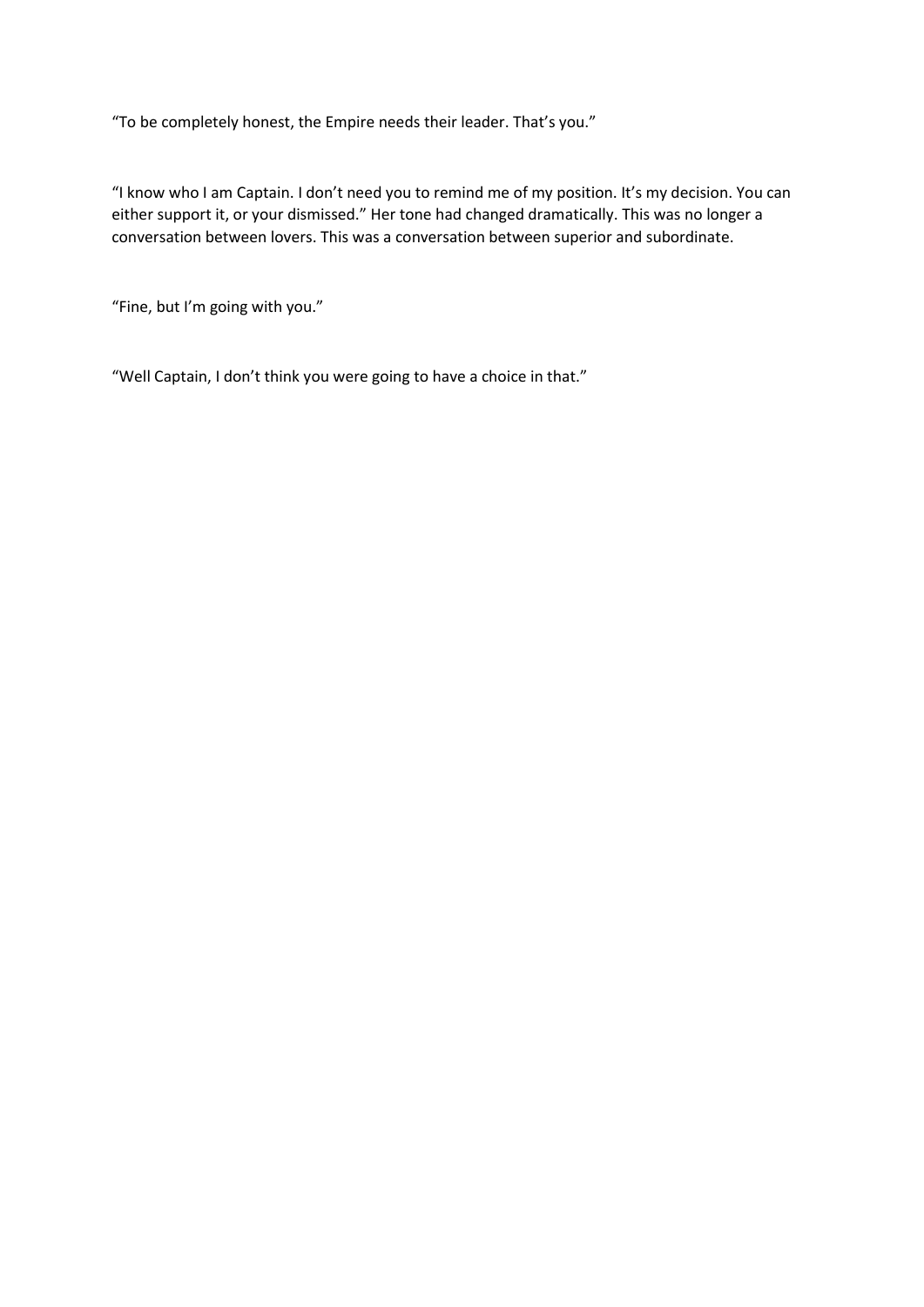## Chapter 12

Commander Belle's head was pounding, and it felt like her body had been on fire. She had no vision as of yet as the glare was all too bright, but she knew she wasn't on the space station anymore. It didn't smell has bad for starters and it the temperature was a lot more pleasant. But things weren't all peachy. She could feel restraints over her arms, legs and forehead. Where was she though?

She recalled the encounter at the food market, attempting to have some of those mysterious kebobs, that smelt divine. Then some huge strangers came by and took her. She remembered resisting and then nothing; and now here.

After a little while her pupils began to contract and she was able to see a little more detail. There were swirls of dark red, yellow and black. The colours were more vibrant than anything found on the pirate ship. Strength was also starting to return to her body, as the numbness from what they injected her had begun to ware off. However, she could feel the cold hard press of metal on her skin. She wouldn't be busting out of these restraints any time soon.

"A challenge," she thought.

If she were to be entirely honest, the past few days had been more interesting than the past few months had been. For the most part she had been participating on diplomatic missions as part as the McGuffin. She wasn't the flagship of the PC, but she was the sister ship to it, the PCFS Bhutto. She never thought for a moment that what she was doing was never important. All the talk, all the negotiations, the meetings, the ceremonies, the dinners and dances; they served a purpose, to spread and maintain peaceful relations. Lives were not needlessly wasted in warfare.

But by all the holy figures in the universe it was boring. She joined the PCF to explore on the Frontier. To meet new civilisations and encounter weird anomalies. She wanted a little more excitement in her life. And that, she knew was what had gotten her in this mess in the first place. At the very least though, she didn't have to write up that report for the President's attaché.

More of her senses were coming back to her. The room she was in was small but empty, at least from the angle she could see. She felt as if she were on an angled flatbed raised above the ground. There was a bright fluorescent light above her. She could here a rumble beneath her, as if the room was shaking. No, not shaking. It sounded more like the hum of an engine. She was on a ship that was moving.

How long had she been asleep and how long had she been travelling? An hour, a day. She was hungry for sure, so at least a couple of hours.